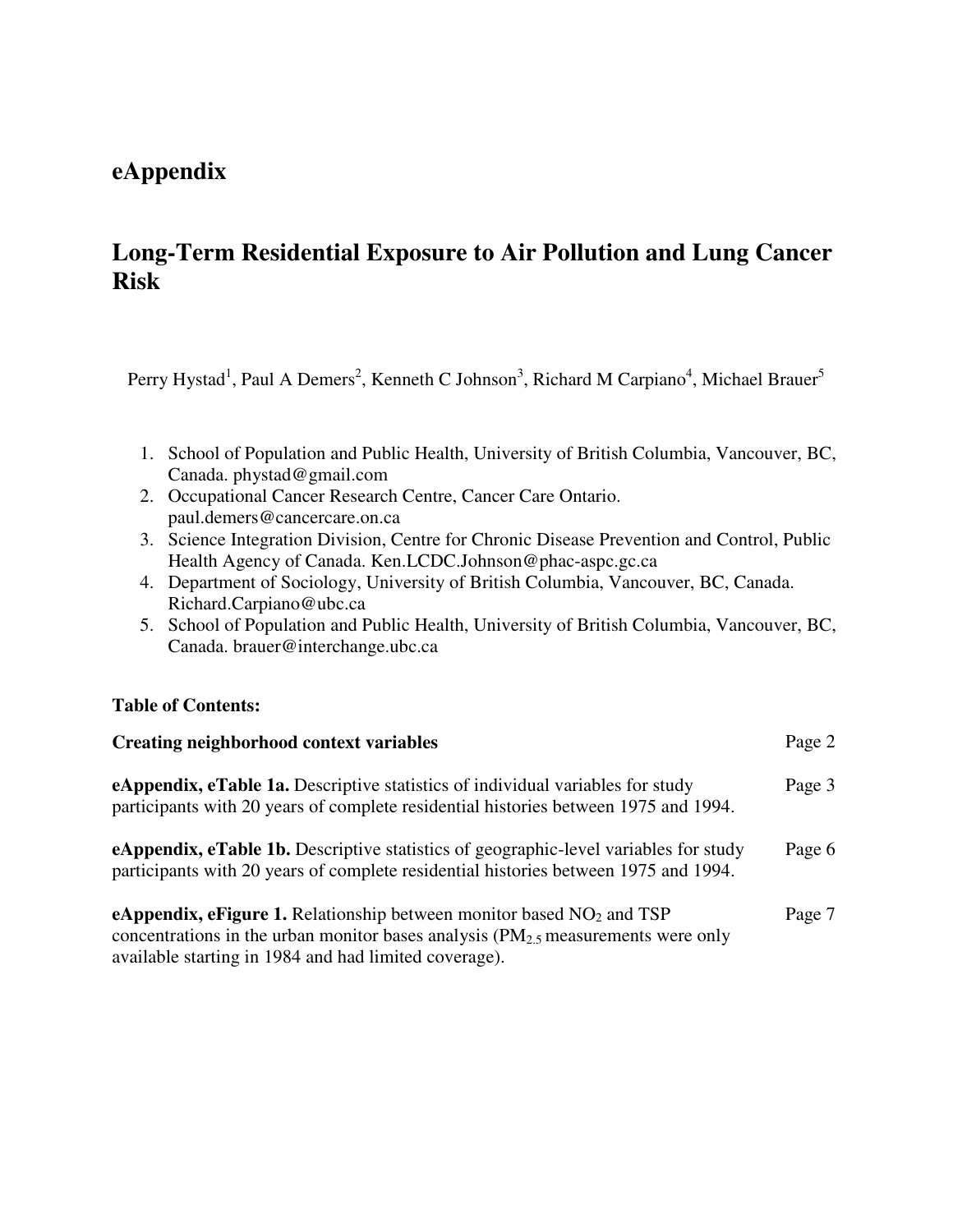## **Creating neighborhood context variables:**

 Neighborhood variables were selected to capture socioeconomic deprivation and longterm measures were obtained by linking residential histories to census information for the years 1971, 1981, 1986, 1991 and 1996. Census tract data were used to represent contextual characteristics of urban areas, and census sub-divisions were used in rural areas (as census tracts are not available for rural areas of Canada). For each year, quintiles of neighborhood variables were constructed within each Census Metropolitan Area (for census tracts) and each province (for census sub-divisions) to standardize variables geographically, due to the amount of variation across Canada, and temporally, due to changes in socioeconomic characteristics in Canada from 1975-1994. The number of years that individuals lived in the most deprived neighborhood quintiles for median household income, percent without a high school diploma and percent of households >30 years old were included in the final models.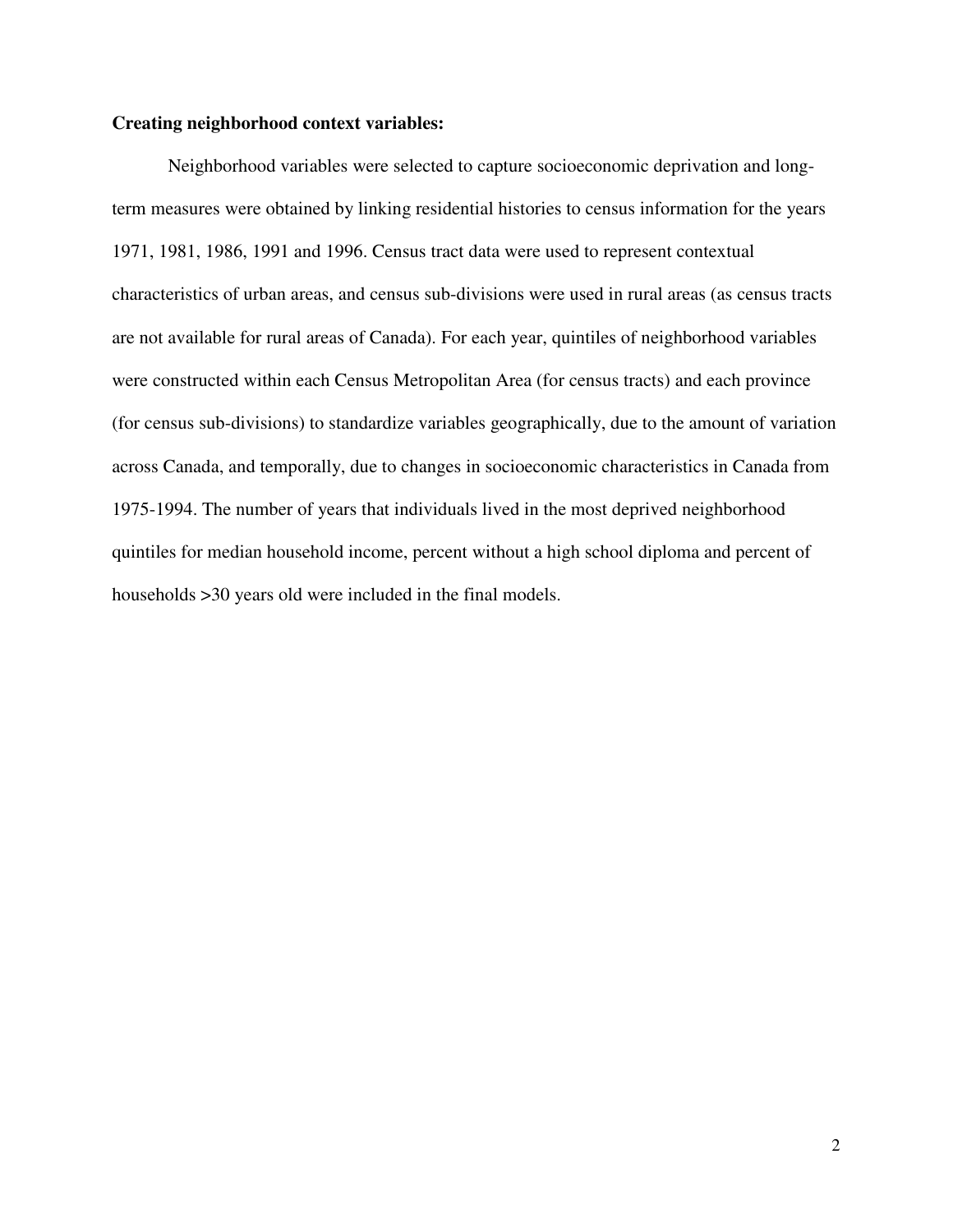**eAppendix, eTable 1a.** Descriptive statistics of individual-level variables for study participants

| <b>Variable</b>                         | <b>Cases</b> | <b>Controls</b> |
|-----------------------------------------|--------------|-----------------|
|                                         | $(n=2390)$   | $(n=3507)$      |
| <b>Individual-Level Variables</b>       |              |                 |
| Age (Mean $+/-$ SD)                     | 63.5(8.2)    | 59.0 (12.6)     |
| <b>Sex</b>                              |              |                 |
| Female                                  | 1152(48%)    | 1719 (49%)      |
| Male                                    | 1238 (52%)   | 1788 (51%)      |
| <b>Education</b>                        |              |                 |
| < High school                           | 1379 (58%)   | 1514(43%)       |
| High school                             | 406 (17%)    | 607 (17%)       |
| > High school                           | 590 (25%)    | 1373 (39%)      |
| <b>Smoking Status</b>                   |              |                 |
| Never Smoking                           | 130 $(6%)$   | 1337 (38%)      |
| Former Smoker                           | 969 (41%)    | 1446 (41%)      |
| <b>Current Smoker</b>                   | 1288 (54%)   | 718 (2%)        |
| <b>Age Started Smoking</b>              |              |                 |
| Non Smoker                              | 130 $(6%)$   | 1337 (38%)      |
| <15                                     | 894 (38%)    | 765 (22%)       |
| $15-19$                                 | 958 (40%)    | 925 (26%)       |
| 20-24                                   | 293 (12%)    | 312 (9%)        |
| $\geq$ 25                               | 112(5%)      | 162 $(5%)$      |
| <b>Smoking Pack Years</b>               |              |                 |
| Non Smoker                              | 130 $(6%)$   | 1337 (38%)      |
| $1 - 19$                                | 319 (14%)    | 1169 (34%)      |
| $20 - 29$                               | 467 (20%)    | 392 (11%)       |
| $30 - 39$                               | 519 (22%)    | 247 (7%)        |
| $40 - 49$                               | 446 (19%)    | 149 (4%)        |
| $50 - 59$                               | 205 (9%)     | 69 $(2%)$       |
| $\geq 60$                               | 235 (10%)    | 79 (2%)         |
| <b>Years Since Cessation of Smoking</b> |              |                 |
| Non Smoker $(0)$                        | 130 (6%)     | 1337 (38%)      |
| >35(1)                                  | 29 (1%)      | 177(5%)         |
| $26-35(2)$                              | 70(3%)       | 312 (9%)        |
| $16-25(3)$                              | 158 (7%)     | 383 (11%)       |
| $11-15(4)$                              | 168 $(7%)$   | 223 (6%)        |
| $6-10(5)$                               | 268 (11%)    | 208(6%)         |
| $2-5(6)$                                | 276 (12%)    | 143 (4%)        |
| Current Smoker (7)                      | 1273 (54%)   | 715 (20%)       |
| <b>Median Household Income</b>          |              |                 |
| > \$100,000                             | 47 $(2\%)$   | 137 $(4%)$      |

with 20 years of complete residential histories between 1975 and 1994.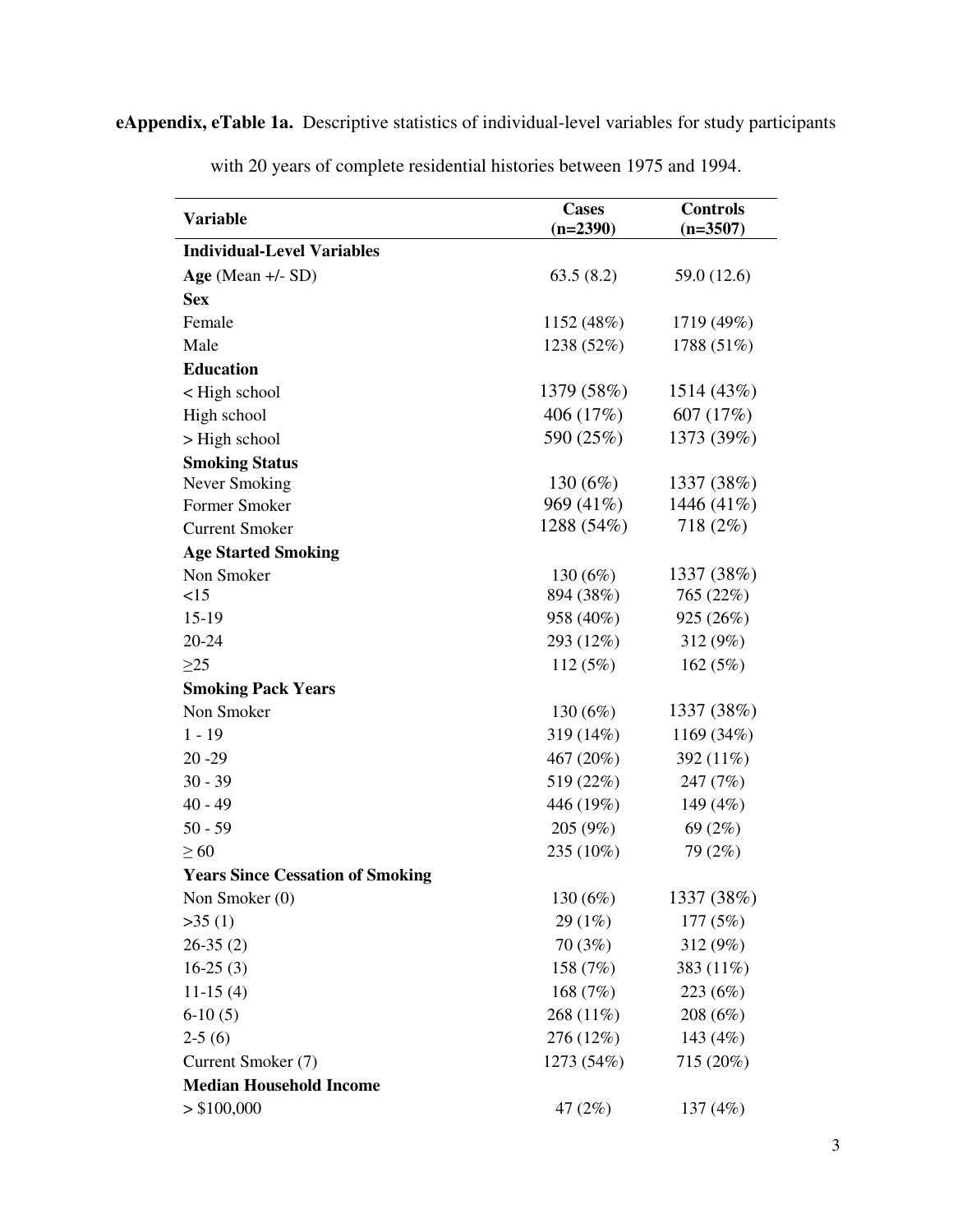| \$50,000 - \$99,999                                                             | 283 (12%)   | 630 (18%)  |
|---------------------------------------------------------------------------------|-------------|------------|
| $$30,000 - 49,000$                                                              | 474 (20%)   | 840 (24%)  |
| \$20,000 - 29,999                                                               | 398 (17%)   | 548 (16%)  |
| \$10,000 - 19,999                                                               | 366 (15%)   | 363 (10%)  |
| $<$ \$10,000                                                                    | 133 (6%)    | 100(3%)    |
| Prefer not to Report                                                            | 689 (29%)   | 889 (25%)  |
| Alcohol (servings/week)                                                         |             |            |
| $\boldsymbol{0}$                                                                | 898 (38%)   | 1311 (37%) |
| $1 - 2$                                                                         | 426 (18%)   | 814 (23%)  |
| $3 - 5$                                                                         | 223 (9%)    | 378 (11%)  |
| $5 - 10$                                                                        | 342 (14%)   | 520 (15%)  |
| >10                                                                             | 501 (21%)   | 484 (14%)  |
| Meat (servings/week)                                                            |             |            |
| $\leq 2$                                                                        | 161 $(7%)$  | 391 (11%)  |
| $3 - 5$                                                                         | 462 (19%)   | 808 (23%)  |
| $6 - 10$                                                                        | 925 (39%)   | 1310 (37%) |
| $10 - 15$                                                                       | 456 (19%)   | 595 (17%)  |
| >15                                                                             | 386 (16%)   | 403 (12%)  |
| <b>Residential Second Hand Smoke Exposure</b>                                   |             |            |
| $(exposure-years)^a$                                                            |             |            |
| $\theta$                                                                        | 356 (15%)   | 978 (28%)  |
| $1 - 24$                                                                        | 289 (12%)   | 664 (19%)  |
| $25 - 49$                                                                       | 523 (22%)   | 781 (22%)  |
| $50 - 74$                                                                       | 527 (22%)   | 602 (17%)  |
| > 74                                                                            | 695 (29%)   | 482 (14%)  |
| <b>Occupational Second Hand Smoke Exposure</b><br>(exposure-years) <sup>b</sup> |             |            |
| $\Omega$                                                                        | 750 (32%)   | 1244 (36%) |
| $1 - 29$                                                                        | 306 $(13%)$ | 620(18%)   |
| $30 - 69$                                                                       | 343 (14%)   | 577 (17%)  |
| $70 - 139$                                                                      | 451 (19%)   | 506 (15%)  |
| > 140                                                                           | 532 (22%)   | 549 (16%)  |
| <b>Years Working with Occupational Dust and</b>                                 |             |            |
| Odors <sup>c</sup>                                                              |             |            |
| $\boldsymbol{0}$                                                                | 1144(48%)   | 1842 (53%) |
| $1 - 9$                                                                         | 287 (12%)   | 506 (15%)  |
| $10 - 19$                                                                       | 205(9%)     | 308 (9%)   |
| $20 - 29$                                                                       | 237 (10%)   | 283 (8%)   |
| > 29                                                                            | 514 (22%)   | 559 (16%)  |
| <b>Years Working with Hazardous Substances</b> <sup>d</sup>                     |             |            |
| $\boldsymbol{0}$                                                                | 1557 (65%)  | 2453 (70%) |
| $1 - 9$                                                                         | 200 (8%)    | 295 (8%)   |
| $10 - 19$                                                                       | 132 $(6%)$  | 206(6%)    |
| $20 - 39$                                                                       | 234 (10%)   | 259 (7%)   |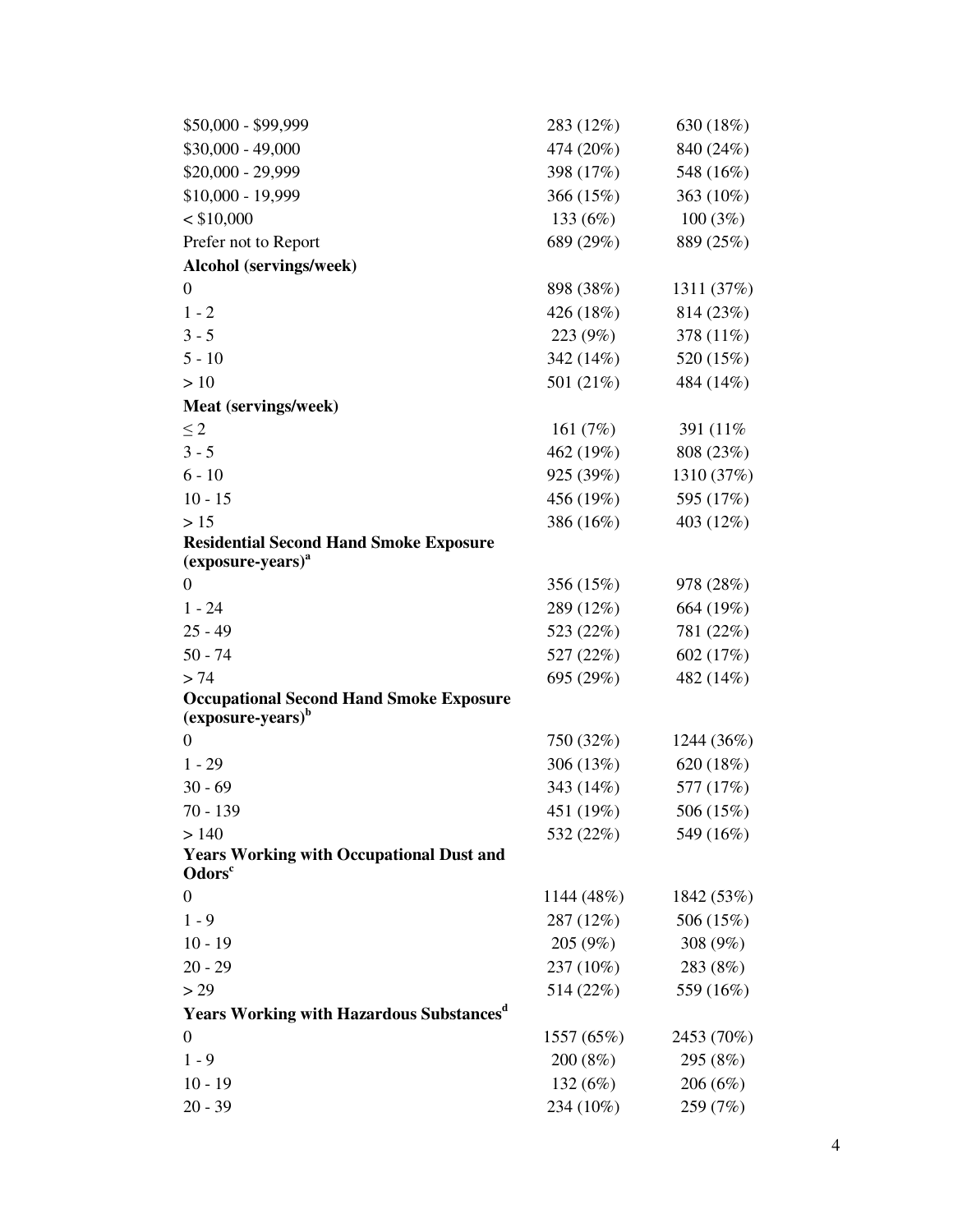\* Summaries for individuals with 20 years of complete residential histories between 1975 and 1994.

<sup>a</sup> Person-years defined by the number of smokers in home multiplied by number of residential years.

 $\overline{b}$  Person-years defined by the number of smokers in the immediate work environment multiplied by number of residential years.

<sup>c</sup> Self-reported daily or weekly exposure to industrial dusts and odors at work.<br><sup>d</sup> Hazards include: arsenic, asbestos, asphalt, benzene, mustard gas, welding, wood dust.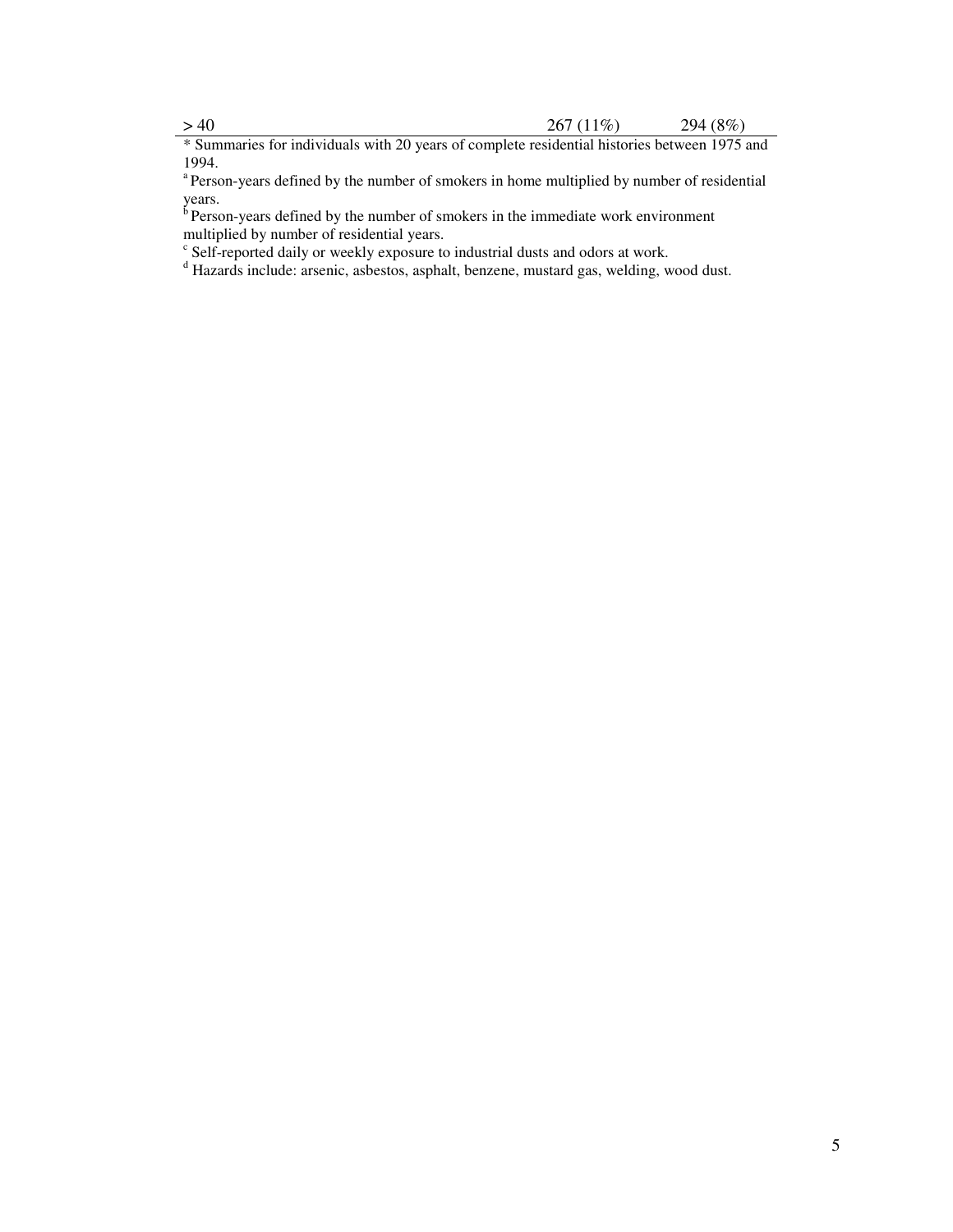|                                                   | <b>Cases</b> | <b>Controls</b> |
|---------------------------------------------------|--------------|-----------------|
| <b>Variable</b>                                   | $(n=2390)$   | $(n=3507)$      |
| <b>Study Province</b>                             |              |                 |
| Newfoundland                                      | 101 $(4%)$   | 213 (6%)        |
| Prince Edward Island                              | 60(3%)       | 174 (5%)        |
| Nova Scotia                                       | 314 (13%)    | 458 (13%)       |
| Ontario                                           | 838 (35%)    | 1296 (37%)      |
| Manitoba                                          | 157 $(7%)$   | 236 (7%)        |
| Saskatchewan                                      | 141 (6%)     | 195 (6%)        |
| Alberta                                           | 325 (14%)    | 411 (12%)       |
| <b>British Columbia</b>                           | 454 (19%)    | 524 (15%)       |
| <b>Urban Size Category</b> <sup>a</sup>           |              |                 |
| >500,000                                          | 783 (33%)    | 1139 (33%)      |
| 100,000-499,999                                   | 376 (16%)    | 516 (15%)       |
| 30,000-99,999                                     | 217 (9%)     | 316 (9%)        |
| 1,000-29,999                                      | 441 (19%)    | 688 (20%)       |
| < 1,000                                           | 573 (24%)    | 848 (24%)       |
| <b>Average Health Region Indoor Radon</b>         |              |                 |
| <b>Measurements</b> $(bq/m^3)$ (Mean $+/-$ SD)    | 81.3 (41)    | 78.6 (39.5)     |
| Neighborhood Household Median Income <sup>b</sup> |              |                 |
| 0                                                 | 1584 (67%)   | 2467 (71%)      |
| $>0-2$                                            | 165 $(7%)$   | 240 (7%)        |
| $>2 - 5$                                          | 144 (6%)     | 233 (7%)        |
| $>5 - 10$                                         | 201 (9%)     | 259 (7%)        |
| >10                                               | 279 (12%)    | 287 (8%)        |
| % No High School Diploma <sup>b</sup>             |              |                 |
| $\boldsymbol{0}$                                  | 1555 (66%)   | 2408 (69%)      |
| $>0-2$                                            | 189 (8%)     | 257 (7%)        |
| $>2 - 5$                                          | 158 (6%)     | 214 (6%)        |
| $>5 - 10$                                         | 186 (8%)     | 277 (8%)        |
| >10                                               | 285 (12%)    | 330 (10%)       |
| % Old Dwellings <sup>b</sup>                      |              |                 |
| 0                                                 | 1565 (66%)   | 2245 (64%)      |
| $>0-5$                                            | 277 (12%)    | 413 (12%)       |
| $>5 - 10$                                         | 164 (7%)     | 309 (9%)        |
| $>10 - 15$                                        | 173 (7%)     | 235 (7%)        |
| >15                                               | 194 (8%)     | 284 (8%)        |

**eAppendix, eTable 1b.** Descriptive statistics of geographic-level variables for study participants with 20 years of complete residential histories between 1975 and 1994.

\* Summaries for individuals with 20 years of complete residential histories (1975 -1994).

<sup>b</sup> Years in most deprived relative Quintile.

<sup>a</sup> Not included in the final multivariate models due to the high correlation with  $NO<sub>2</sub>$ .